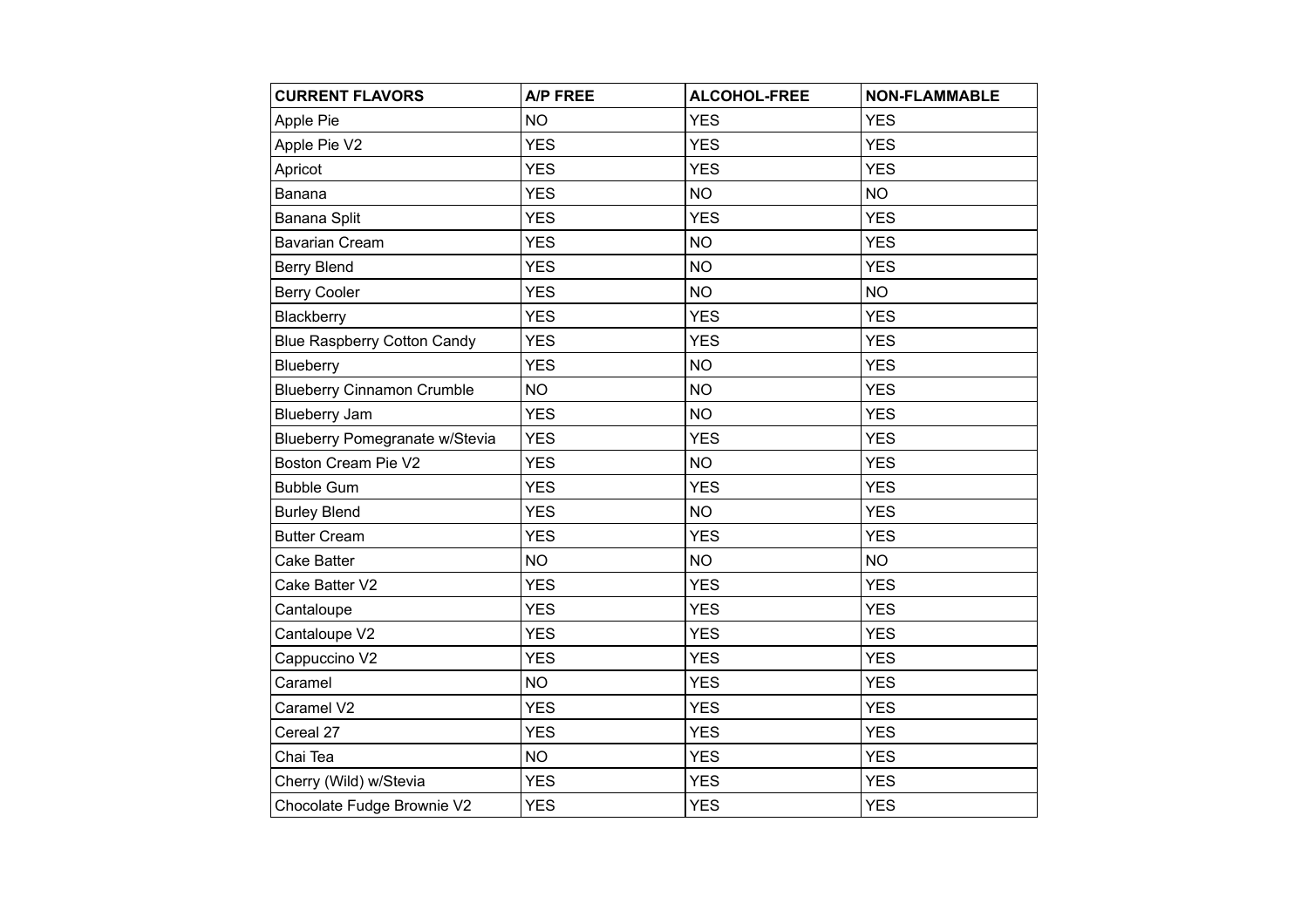| Chocolate Fudge Brownie V3       | <b>YES</b> | <b>YES</b> | <b>YES</b> |
|----------------------------------|------------|------------|------------|
| <b>Chocolate Glazed Doughnut</b> | <b>NO</b>  | <b>YES</b> | <b>YES</b> |
| Churro                           | <b>YES</b> | <b>YES</b> | <b>YES</b> |
| Cinnamon Danish Swirl            | <b>NO</b>  | <b>NO</b>  | <b>YES</b> |
| Cinnamon Danish Swirl V2         | <b>YES</b> | <b>NO</b>  | <b>YES</b> |
| Coconut                          | <b>NO</b>  | <b>YES</b> | <b>YES</b> |
| Cola                             | <b>YES</b> | <b>NO</b>  | <b>NO</b>  |
| Cola V2                          | <b>YES</b> | <b>NO</b>  | <b>NO</b>  |
| Concord Grape w/Stevia           | <b>YES</b> | <b>YES</b> | <b>YES</b> |
| <b>Cool Anise Bliss</b>          | <b>YES</b> | <b>NO</b>  | <b>YES</b> |
| <b>Cool Mint</b>                 | <b>YES</b> | <b>YES</b> | <b>YES</b> |
| Cranberry                        | <b>YES</b> | <b>NO</b>  | <b>YES</b> |
| Creamy Yogurt                    | <b>YES</b> | <b>YES</b> | <b>YES</b> |
| Creamy Yogurt V2                 | <b>YES</b> | <b>YES</b> | <b>YES</b> |
| Cucumber                         | <b>YES</b> | <b>YES</b> | <b>YES</b> |
| Cup a Joe                        | <b>YES</b> | <b>YES</b> | <b>YES</b> |
| Cup a Joe V2                     | <b>YES</b> | <b>YES</b> | <b>YES</b> |
| Double Apple                     | <b>YES</b> | <b>YES</b> | <b>YES</b> |
| Double Chocolate V2              | <b>YES</b> | <b>YES</b> | <b>YES</b> |
| Double Watermelon                | <b>YES</b> | <b>YES</b> | <b>YES</b> |
| Dragon Fruit                     | <b>YES</b> | <b>NO</b>  | <b>YES</b> |
| Espresso                         | <b>YES</b> | <b>YES</b> | <b>YES</b> |
| Fizz Pop                         | <b>YES</b> | <b>YES</b> | <b>YES</b> |
| French Vanilla                   | <b>NO</b>  | <b>YES</b> | <b>YES</b> |
| French Vanilla V2                | <b>YES</b> | <b>YES</b> | <b>YES</b> |
| Fuji Apple                       | <b>YES</b> | <b>YES</b> | <b>YES</b> |
| <b>Funnel Cake</b>               | <b>YES</b> | <b>YES</b> | <b>YES</b> |
| Gingerbread                      | <b>NO</b>  | <b>NO</b>  | <b>YES</b> |
| <b>Glazed Doughnut</b>           | <b>YES</b> | <b>YES</b> | <b>YES</b> |
| Golden Butter                    | <b>YES</b> | <b>YES</b> | <b>YES</b> |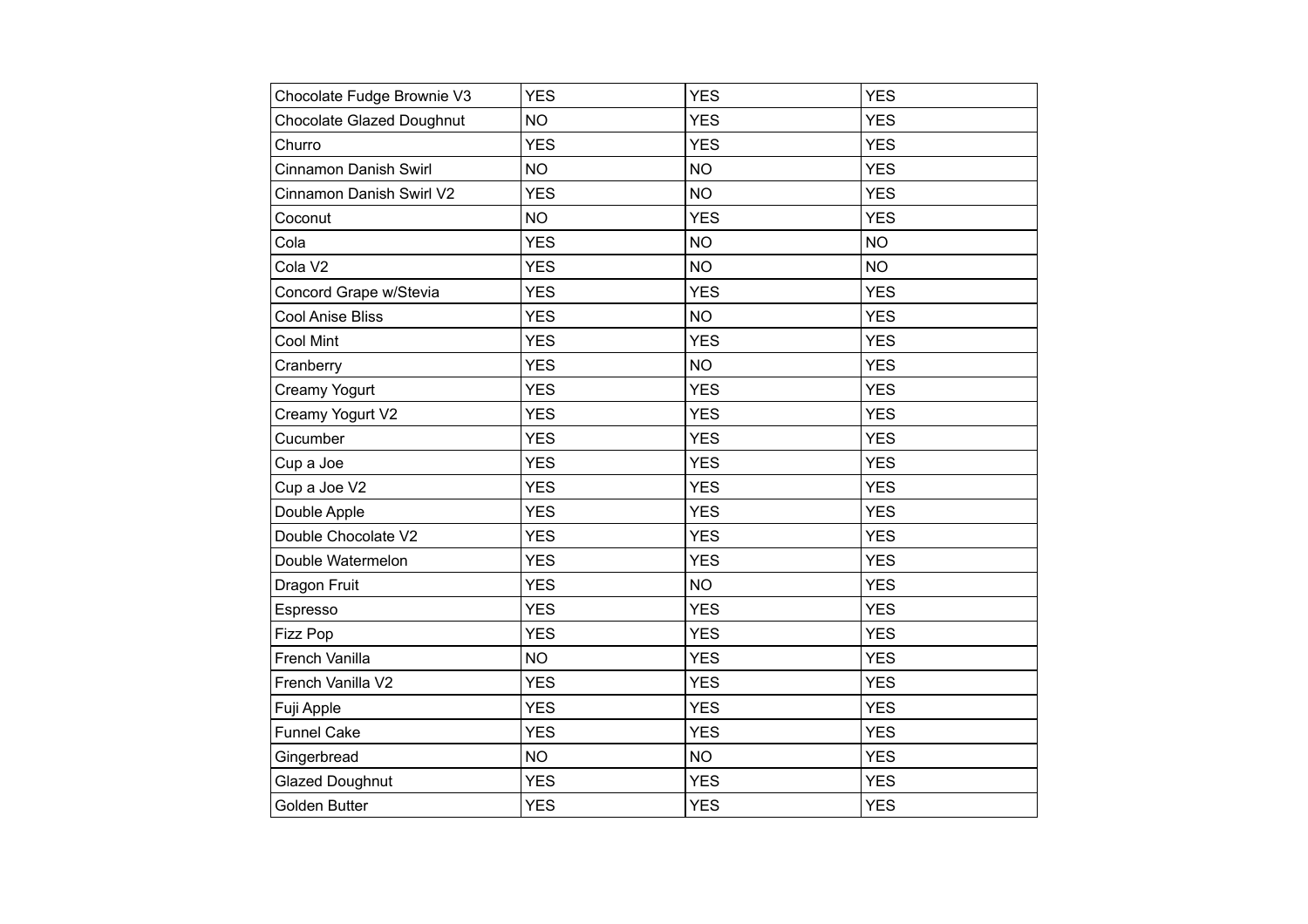| Golden Pineapple         | <b>YES</b> | <b>YES</b> | <b>YES</b> |
|--------------------------|------------|------------|------------|
| <b>Graham Cracker</b>    | <b>NO</b>  | <b>NO</b>  | <b>NO</b>  |
| Graham Cracker V2        | <b>YES</b> | <b>NO</b>  | <b>YES</b> |
| Grape                    | <b>YES</b> | <b>NO</b>  | <b>NO</b>  |
| Grapefruit               | <b>YES</b> | <b>YES</b> | <b>YES</b> |
| Greek Yogurt             | <b>YES</b> | <b>YES</b> | <b>YES</b> |
| Greek Yogurt V2          | <b>YES</b> | <b>YES</b> | <b>YES</b> |
| Green Apple              | <b>YES</b> | <b>NO</b>  | <b>NO</b>  |
| Green Apple Hard Candy   | <b>YES</b> | <b>YES</b> | <b>YES</b> |
| Grenadine                | <b>YES</b> | <b>YES</b> | <b>YES</b> |
| <b>Harvest Berry</b>     | <b>YES</b> | <b>NO</b>  | <b>YES</b> |
| Hazelnut V2              | <b>YES</b> | <b>NO</b>  | <b>YES</b> |
| <b>Hibiscus</b>          | <b>YES</b> | <b>YES</b> | <b>YES</b> |
| Honeydew Melon           | <b>YES</b> | <b>YES</b> | <b>YES</b> |
| Horchata                 | <b>NO</b>  | <b>YES</b> | <b>YES</b> |
| Hot Cocoa                | <b>NO</b>  | <b>NO</b>  | <b>YES</b> |
| Irish Cream              | <b>NO</b>  | <b>NO</b>  | <b>NO</b>  |
| Italian Lemon Sicily     | <b>YES</b> | <b>YES</b> | <b>YES</b> |
| <b>Jelly Candy</b>       | <b>YES</b> | <b>YES</b> | <b>YES</b> |
| Juicy Lemon              | <b>YES</b> | <b>NO</b>  | <b>NO</b>  |
| Juicy Orange             | <b>YES</b> | <b>YES</b> | <b>YES</b> |
| Juicy Peach              | <b>YES</b> | <b>NO</b>  | <b>NO</b>  |
| Juicy Peach V2           | <b>YES</b> | <b>NO</b>  | <b>NO</b>  |
| Kiwi                     | <b>YES</b> | <b>YES</b> | <b>YES</b> |
| Kiwi Strawberry w/Stevia | <b>YES</b> | <b>YES</b> | <b>YES</b> |
| Lemon Lime               | <b>YES</b> | <b>NO</b>  | <b>NO</b>  |
| Lemon Meringue Pie       | <b>NO</b>  | <b>NO</b>  | <b>NO</b>  |
| Lemon Meringue Pie V2    | <b>YES</b> | <b>YES</b> | <b>YES</b> |
| Lemon Meringue Pie V3    | <b>YES</b> | <b>YES</b> | <b>YES</b> |
| Licorice                 | <b>YES</b> | <b>NO</b>  | <b>YES</b> |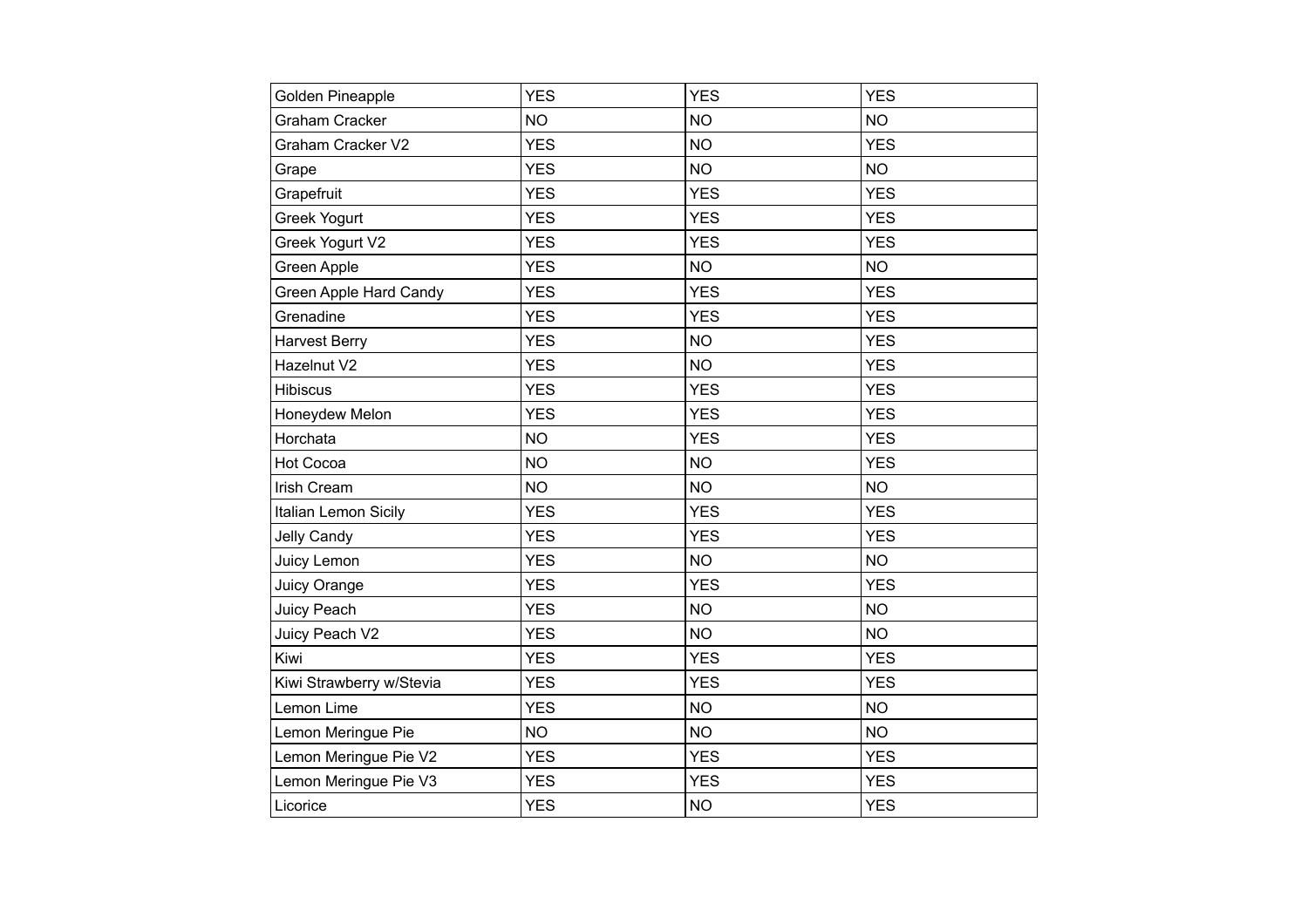| Lime                   | <b>YES</b> | <b>NO</b>  | <b>YES</b> |
|------------------------|------------|------------|------------|
| Maple (Pancake Syrup)  | <b>YES</b> | <b>YES</b> | <b>YES</b> |
| Marshmallow            | <b>YES</b> | <b>NO</b>  | <b>YES</b> |
| Menthol                | <b>YES</b> | <b>YES</b> | <b>YES</b> |
| <b>Mixed Berry</b>     | <b>YES</b> | <b>YES</b> | <b>YES</b> |
| New York Cheesecake    | <b>NO</b>  | <b>YES</b> | <b>YES</b> |
| New York Cheesecake V2 | <b>YES</b> | <b>YES</b> | <b>YES</b> |
| Orange Creamsicle      | <b>NO</b>  | <b>NO</b>  | <b>NO</b>  |
| Orange Mango           | <b>YES</b> | <b>NO</b>  | <b>NO</b>  |
| <b>Original Blend</b>  | <b>YES</b> | <b>NO</b>  | <b>YES</b> |
| <b>OS Blueberry</b>    | <b>NO</b>  | <b>NO</b>  | <b>YES</b> |
| OS Cheesecake          | <b>NO</b>  | <b>NO</b>  | <b>YES</b> |
| OS Grape               | <b>NO</b>  | <b>NO</b>  | <b>YES</b> |
| OS Lemon               | <b>NO</b>  | <b>NO</b>  | <b>YES</b> |
| OS Pineapple Coconut   | <b>NO</b>  | <b>NO</b>  | <b>YES</b> |
| OS Raspberry           | <b>NO</b>  | <b>NO</b>  | <b>NO</b>  |
| OS Sour Apple          | <b>NO</b>  | <b>NO</b>  | <b>YES</b> |
| OS Super Sweet         | <b>NO</b>  | <b>NO</b>  | <b>YES</b> |
| OS Sweet Strawberry    | <b>NO</b>  | <b>NO</b>  | <b>YES</b> |
| OS Vanilla Custard     | <b>NO</b>  | <b>NO</b>  | <b>YES</b> |
| <b>Passion Fruit</b>   | <b>YES</b> | <b>YES</b> | <b>YES</b> |
| Peach w/Stevia         | <b>YES</b> | <b>YES</b> | <b>YES</b> |
| Peaches and Cream      | <b>NO</b>  | <b>NO</b>  | <b>YES</b> |
| Peaches and Cream V2   | <b>YES</b> | <b>NO</b>  | <b>YES</b> |
| <b>Peanut Butter</b>   | <b>NO</b>  | <b>NO</b>  | <b>NO</b>  |
| Peanut Butter V2       | <b>YES</b> | <b>NO</b>  | <b>YES</b> |
| Pear w/Stevia          | <b>YES</b> | <b>YES</b> | <b>YES</b> |
| Peppermint             | <b>YES</b> | <b>YES</b> | <b>YES</b> |
| Pina Colada V2         | <b>YES</b> | <b>YES</b> | <b>YES</b> |
| Pink Lemonade          | <b>YES</b> | <b>YES</b> | <b>YES</b> |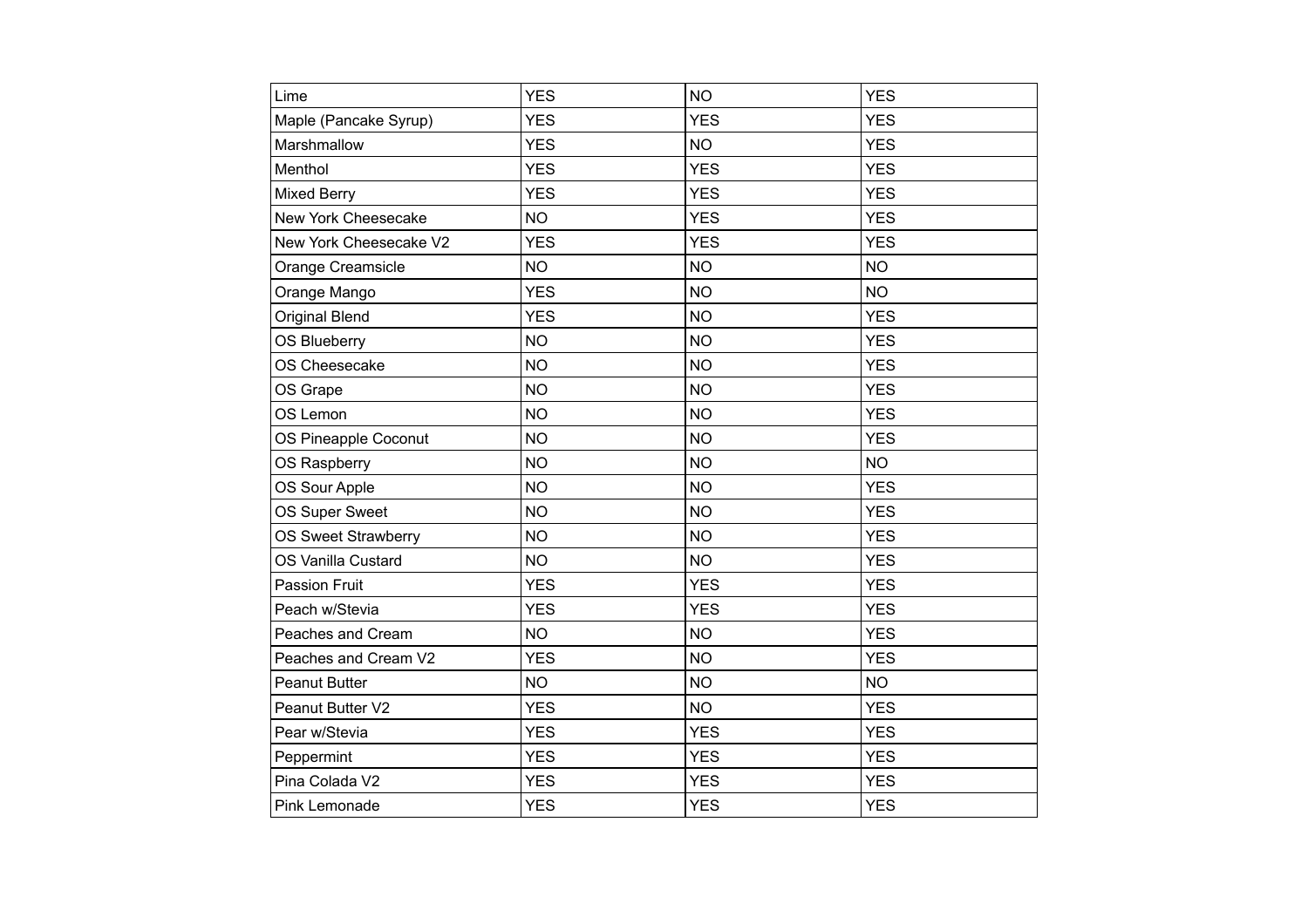| Pink Punch                        | <b>YES</b> | <b>NO</b>  | <b>NO</b>  |
|-----------------------------------|------------|------------|------------|
| Pomegranate V2                    | <b>YES</b> | <b>YES</b> | <b>YES</b> |
| Popcorn V2                        | <b>YES</b> | <b>YES</b> | <b>YES</b> |
| Powerful Sour                     | <b>YES</b> | <b>YES</b> | <b>YES</b> |
| Pralines & Cream                  | <b>YES</b> | <b>NO</b>  | <b>YES</b> |
| Raspberry                         | <b>NO</b>  | <b>YES</b> | <b>YES</b> |
| Raspberry V2                      | <b>YES</b> | <b>YES</b> | <b>YES</b> |
| RF Cherry Cola                    | <b>YES</b> | <b>YES</b> | <b>YES</b> |
| RF Cherry Cola V2                 | <b>YES</b> | <b>YES</b> | <b>YES</b> |
| RF Energy Drink                   | <b>YES</b> | <b>YES</b> | <b>YES</b> |
| Rhubarb                           | <b>YES</b> | <b>YES</b> | <b>YES</b> |
| <b>Ripe Strawberries</b>          | <b>YES</b> | <b>NO</b>  | <b>NO</b>  |
| Root Beer                         | <b>YES</b> | <b>NO</b>  | <b>NO</b>  |
| Simply Vanilla                    | <b>YES</b> | <b>NO</b>  | <b>YES</b> |
| SLP 27 Bears                      | <b>YES</b> | <b>YES</b> | <b>YES</b> |
| SLP 27 Fish                       | <b>YES</b> | <b>YES</b> | <b>YES</b> |
| <b>SLP Acai</b>                   | <b>YES</b> | <b>YES</b> | <b>YES</b> |
| <b>SLP Apple Snacks</b>           | <b>YES</b> | <b>YES</b> | <b>YES</b> |
| <b>SLP Biscuit</b>                | <b>YES</b> | <b>YES</b> | <b>YES</b> |
| <b>SLP Black Currant</b>          | <b>YES</b> | <b>NO</b>  | <b>YES</b> |
| <b>SLP Blueberry Extra</b>        | <b>YES</b> | <b>YES</b> | <b>YES</b> |
| <b>SLP Butter Pecan</b>           | <b>YES</b> | <b>YES</b> | <b>YES</b> |
| <b>SLP Candied Watermelon</b>     | <b>YES</b> | <b>YES</b> | <b>YES</b> |
| SLP Cinnamon Sugar                | <b>YES</b> | <b>YES</b> | <b>YES</b> |
| <b>SLP Crunchy Frosted Cookie</b> | <b>YES</b> | <b>YES</b> | <b>YES</b> |
| <b>SLP Fruit Circles</b>          | <b>YES</b> | <b>YES</b> | <b>YES</b> |
| <b>SLP Meringue</b>               | <b>YES</b> | <b>YES</b> | <b>YES</b> |
| <b>SLP Rainbow Candy</b>          | <b>YES</b> | <b>YES</b> | <b>YES</b> |
| <b>SLP Tropical Fruit Punch</b>   | <b>YES</b> | <b>NO</b>  | <b>YES</b> |
| <b>SLP Whipped Marshmallow</b>    | <b>YES</b> | <b>YES</b> | <b>YES</b> |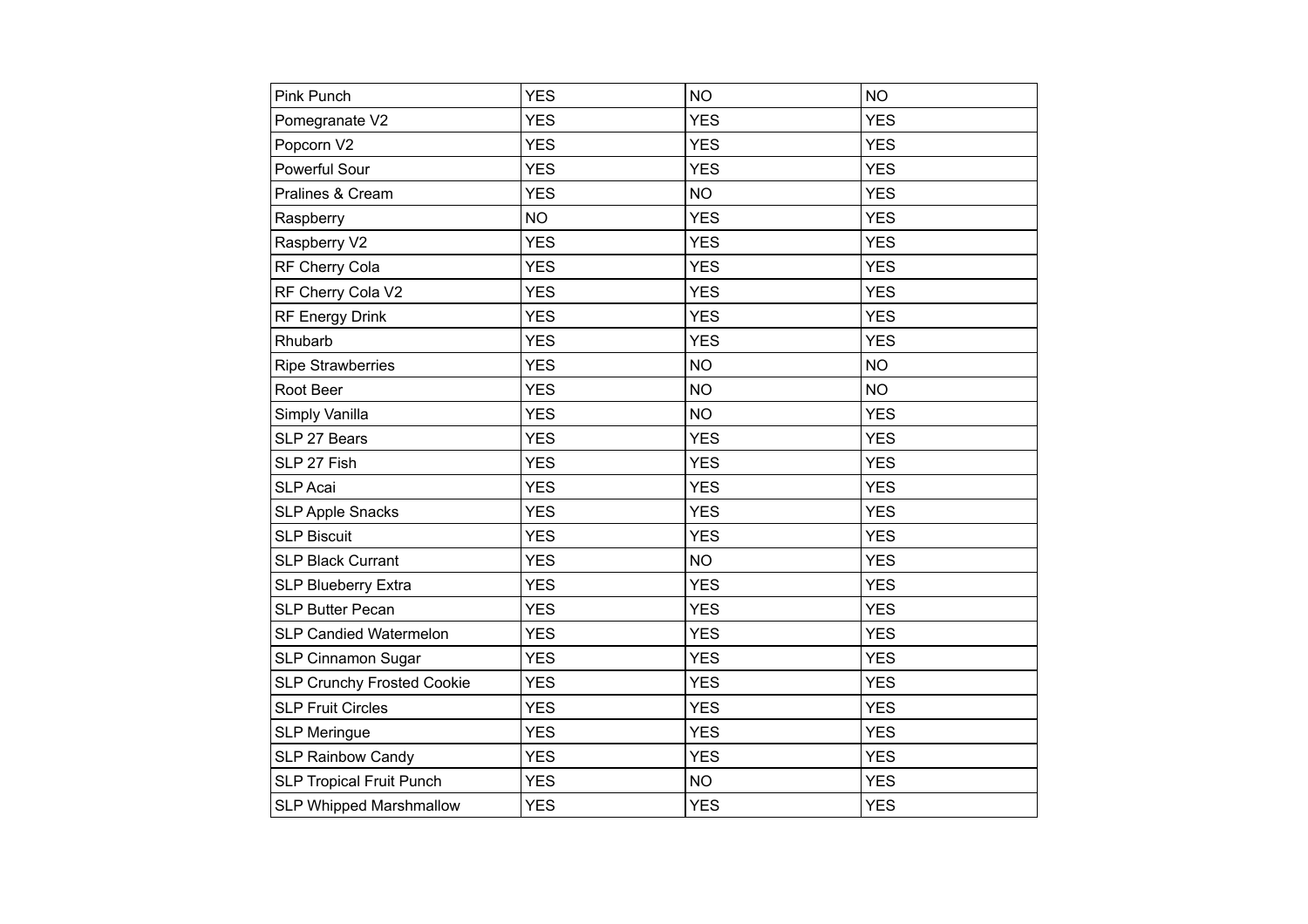| Smokey Blend                    | <b>YES</b> | <b>NO</b>  | <b>YES</b> |
|---------------------------------|------------|------------|------------|
| Spearmint                       | <b>YES</b> | <b>YES</b> | <b>YES</b> |
| Strawberries and Cream          | <b>NO</b>  | <b>NO</b>  | <b>NO</b>  |
| <b>Strawberry Taffy</b>         | <b>YES</b> | <b>NO</b>  | <b>YES</b> |
| <b>Sugar Cookie</b>             | <b>NO</b>  | <b>NO</b>  | <b>NO</b>  |
| Sugar Cookie V2                 | <b>YES</b> | <b>NO</b>  | <b>YES</b> |
| Super Sweet Sucralose Sweetener | <b>YES</b> | <b>YES</b> | <b>YES</b> |
| <b>Sweet Blend</b>              | <b>YES</b> | <b>NO</b>  | <b>YES</b> |
| <b>Sweet Candy Enhancer</b>     | <b>YES</b> | <b>YES</b> | <b>YES</b> |
| <b>Sweet Cream</b>              | <b>YES</b> | <b>YES</b> | <b>YES</b> |
| <b>Sweet Currant</b>            | <b>YES</b> | <b>NO</b>  | <b>NO</b>  |
| <b>Sweet Guava</b>              | <b>YES</b> | <b>YES</b> | <b>YES</b> |
| Sweet Guava V2                  | <b>YES</b> | <b>YES</b> | <b>YES</b> |
| Sweet Lychee                    | <b>YES</b> | <b>YES</b> | <b>YES</b> |
| Sweet Mango                     | <b>YES</b> | <b>YES</b> | <b>YES</b> |
| Sweet Mango V2                  | <b>YES</b> | <b>YES</b> | <b>YES</b> |
| <b>Sweet Strawberry</b>         | <b>YES</b> | <b>NO</b>  | <b>NO</b>  |
| Sweet Strawberry RF             | <b>YES</b> | <b>YES</b> | <b>YES</b> |
| Sweet Tangerine                 | <b>YES</b> | <b>NO</b>  | <b>NO</b>  |
| Sweet Tangerine RF              | <b>YES</b> | <b>YES</b> | <b>YES</b> |
| Sweet Watermelon                | <b>YES</b> | <b>NO</b>  | <b>NO</b>  |
| Sweet Watermelon V2             | <b>YES</b> | <b>YES</b> | <b>YES</b> |
| Tangy Orange                    | <b>YES</b> | <b>YES</b> | <b>YES</b> |
| <b>Tart Cherry</b>              | <b>YES</b> | <b>YES</b> | <b>YES</b> |
| <b>Toasted Almond</b>           | <b>YES</b> | <b>YES</b> | <b>YES</b> |
| Vanilla Bean Ice Cream          | <b>YES</b> | <b>YES</b> | <b>YES</b> |
| Vanilla Cupcake                 | <b>NO</b>  | <b>NO</b>  | <b>NO</b>  |
| Vanilla Cupcake V2              | <b>YES</b> | <b>YES</b> | <b>YES</b> |
| Vanilla Custard                 | <b>NO</b>  | <b>YES</b> | <b>YES</b> |
| Vanilla Custard V2              | <b>YES</b> | <b>NO</b>  | <b>YES</b> |